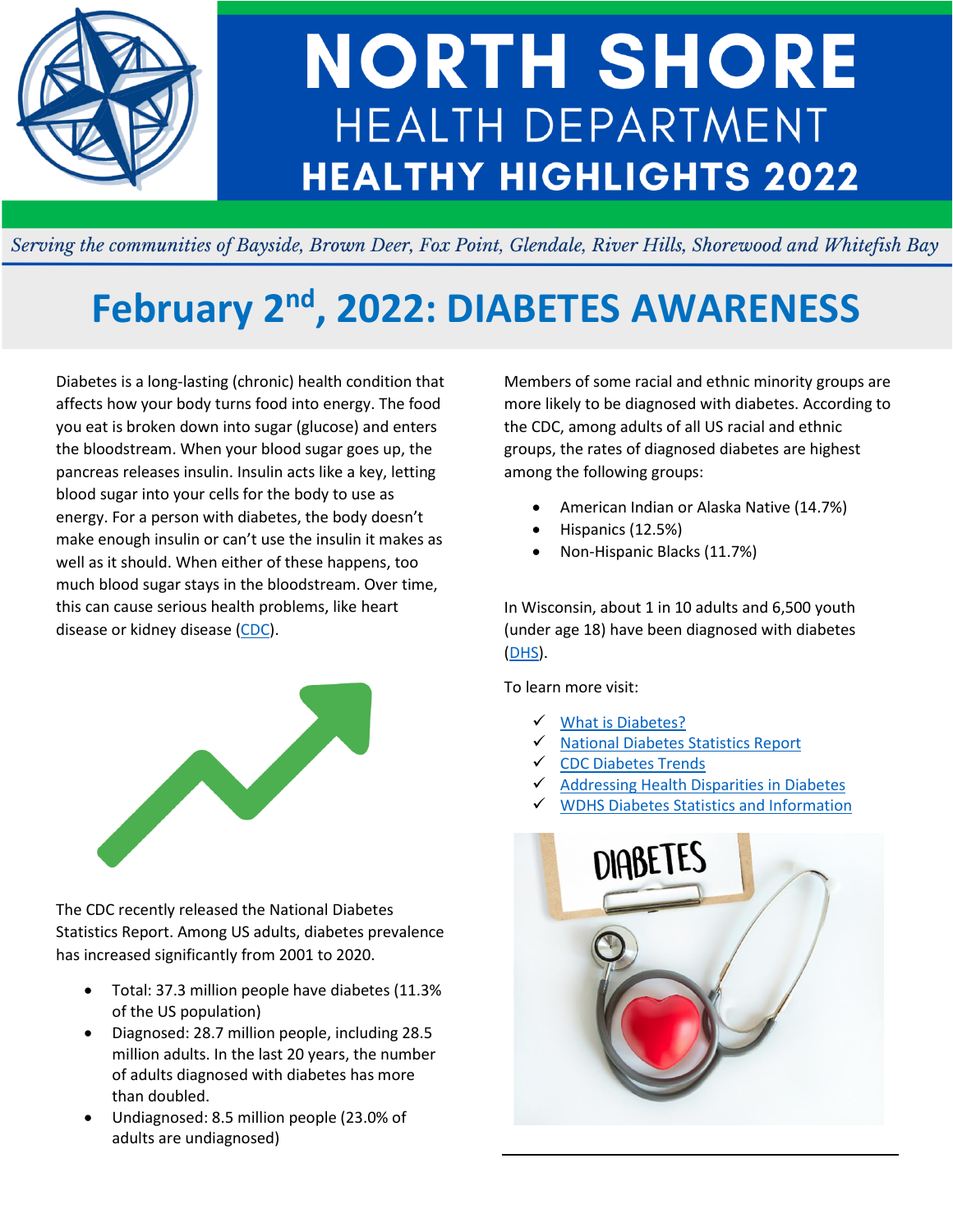### **FEBRUARY IS BLACK HISTORY MONTH**

*Did you know?* According to the 2020 US Census, 46.9 million US citizens are Black or African American alone or in combination [\(US Census Bureau\)](https://nshealthdept.sharepoint.com/sites/nshore/Shared%20Documents/Communications/Highlights/2022%20Highlights/2-1-22/CDC%20Diabetes.jpg). During Black history month and every month, advocating for minority health and health equity is critical. Minority health is impacted by social and structural factors that drive disparities in our society. Promoting equitable access to health promoting resources, including quality housing, healthy food, stable employment, etc., can help decrease gaps in health between racial and ethnic groups.

Heart disease, stroke and cancer are a few of the health outcomes where disparities are most evident. According to the CDC:

- Nearly half of all African American adults have some form of cardiovascular disease, including heart disease and stroke.
- Cancer is the second leading cause of death among Black people in the United States.
	- o Among men, Black men get and die from cancer at higher rates than men of other races and ethnicities.
	- o Among women, white women have the highest rates of getting cancer, but Black women have the highest rates of dying from cancer.

Visit [CDC Health Equity](https://www.cdc.gov/healthequity/features/african-american-history/index.html) to learn more about health conditions impacting Black members of the US population, as well as ways to improve health.



## **WHAT HAS NSHD BEEN WORKING ON?**

- ❖ *Thank you to our area libraries for helping us distribute N95 masks in the North Shore. With the dedication of Brown Deer Library, North Shore Library, Shorewood Library and Whitefish Bay Library, a total of 4,240 N95 masks were distributed in two days. We are in the process of ordering additional masks for the libraries to distribute. Watch for updates from the libraries and on our website [\(www.nshealthdept.org\)](http://www.nshealthdept.org/) and Facebook page [\(NSHealthDept\)](https://www.facebook.com/NSHealthDept).*
- ❖ *Our nurse supervisor, Kathleen Platt, continues to serve as our interim Health Officer.*

### *\_\_\_\_\_\_\_\_\_\_\_\_\_\_\_\_\_\_\_\_\_\_\_\_\_\_\_\_\_\_\_\_\_\_\_\_\_\_\_\_\_\_\_\_\_\_\_\_* **2022 Projects at NSHD**

**Community Health Assessment:** We have started our Community Health Assessment (CHA), which is completed every five years at local health departments to identify the most important areas of focus moving forward. The CHA informs the creation of the Community Health Improvement Plan (CHIP), which guides the work of our department. Public input is an essential component of the CHA and helps us to develop goals and programs that meet the needs of our North Shore communities.

Watch for future communications about completing the community health survey. Learn more about why local health departments perform Community Health Assessments every five years: [DHS Website.](https://www.dhs.wisconsin.gov/chip/index.htm)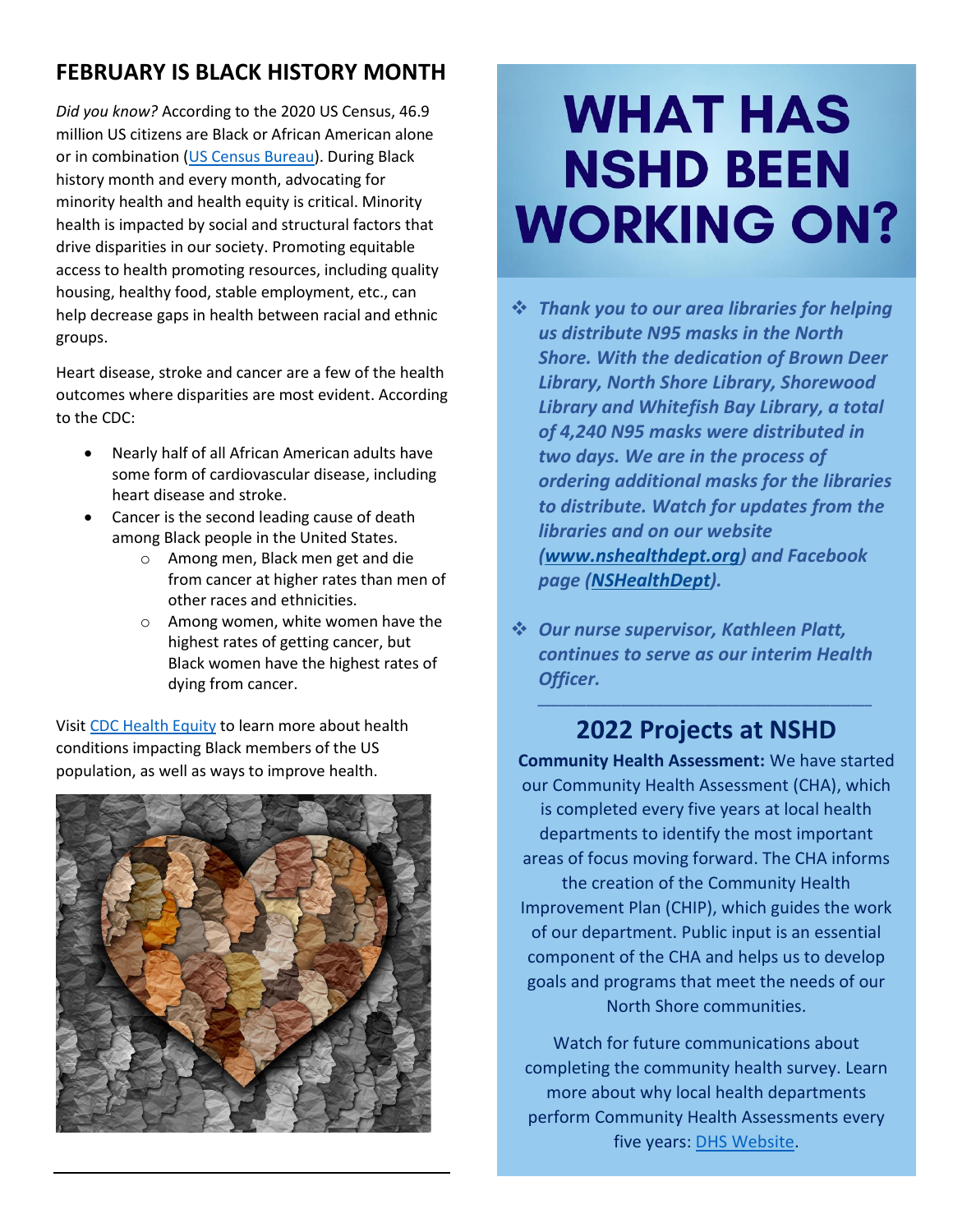

Among the notable health observances in February, are [American Heart Month](https://www.cdc.gov/heartdisease/about.htm) and [National Children's Dental](https://www.ada.org/publications/ada-news/2021/november/2022-national-childrens-dental-health-month-focuses-on-sealants)  [Health Month.](https://www.ada.org/publications/ada-news/2021/november/2022-national-childrens-dental-health-month-focuses-on-sealants)

This week we observe the following health days:

- February 3- [National Time to Talk Day.](https://www.rethink.org/get-involved/awareness-days-and-events/time-to-talk-day/) Join the conversation about mental health.
- February  $4 -$  [Give Kids a Smile Day.](https://www.ada.org/resources/community-initiatives/give-kids-a-smile) Since 2003, free oral health care has been given to over 6 million underserved children.
- February 4 [National Wear Red Day.](https://www.nhlbi.nih.gov/health-topics/education-and-awareness/heart-month/wear-red-day) Wear red to bring greater attention to heart disease as a leading cause of death for Americans.
- February 7 [National Black HIV/AIDS Awareness](https://www.cdc.gov/hiv/library/awareness/nbhaad.html)  [Day.](https://www.cdc.gov/hiv/library/awareness/nbhaad.html) We can work together to overcome structural barriers to HIV testing, prevention, and treatment.



#### **IMMUNIZATIONS (NON-COVID, APPOINTMENT REQUIRED)**:

We provide vaccinations for individuals who are underinsured or uninsured, including infant and child routine immunizations and those required for school. Please call us at 414-371-2980 to find out what vaccines we have available and to make an appointment during our immunization clinic hours:

#### **Brown Deer Office**

1st Tuesday of the month • 7:30-9am 3rd Tuesday of the month • 3:30-5pm

#### **Shorewood Office**

2nd Wednesday of the month • 3:30-5pm 4th Wednesday of the month • 7:30-9am

*If these days/times do not work for you, we will do our best to accommodate you at another time.*

#### **UPCOMING BLOOD PRESSURE SCREENING (WALK-INS WELCOME – NO APPOINTMENT NECESSARY):**

- **NSHD Shorewood Office:**2010 E Shorewood Blvd. 4th Wednesday of the month from 3:30 p.m. to 4:30 p.m.
- **Lydell Community Center:** 5205 N Lydell Ave, Whitefish Bay. February 16, March 16, and April 20.
- **Lois & Tom Dolan Community Center:** 4355 W. Bradley Rd, Brown Deer. 1st Wednesday of the month from 12:15 p.m. - 1:00 p.m.

*Please visit our website for up-to-date information about BP Screenings:  [www.nshealthdept.org/Clinics](https://www.nshealthdept.org/Clinics.aspx)*



#### **COVID-19 VACCINATIONS AND TESTING:**

**Complaint or concern about a COVID-19 testing experience?** Wisconsinites can direct complaints about a COVID-19 testing experience to the DHS Office of Inspector General by calling 877-865-3432 or reporting [online.](https://www.reportfraud.wisconsin.gov/rptfrd/default.aspx)

**Many new testing sites are opening up. Concerned about a testing site being legitimate?** Use the following guidelines to help protect you from a site that may not be legitimate.

- **Don't pay cash**. Most insurance will cover the cost of COVID-19 testing. Medicaid and the Children's Health Insurance Program (CHIP) also cover COVID-19 testing. Ask a provider if they accept health insurance.
- **Do not provide your personal information**. Providers that ask for your Social Security number, passport, driver license, or other personal information may be involved in identity theft scams. However, providers may ask for your ID to verify your information if they are intending to bill insurance.
- **Ask when and how you will get your results**. Testing providers should tell you when you will receive results, or at least provide a range, such